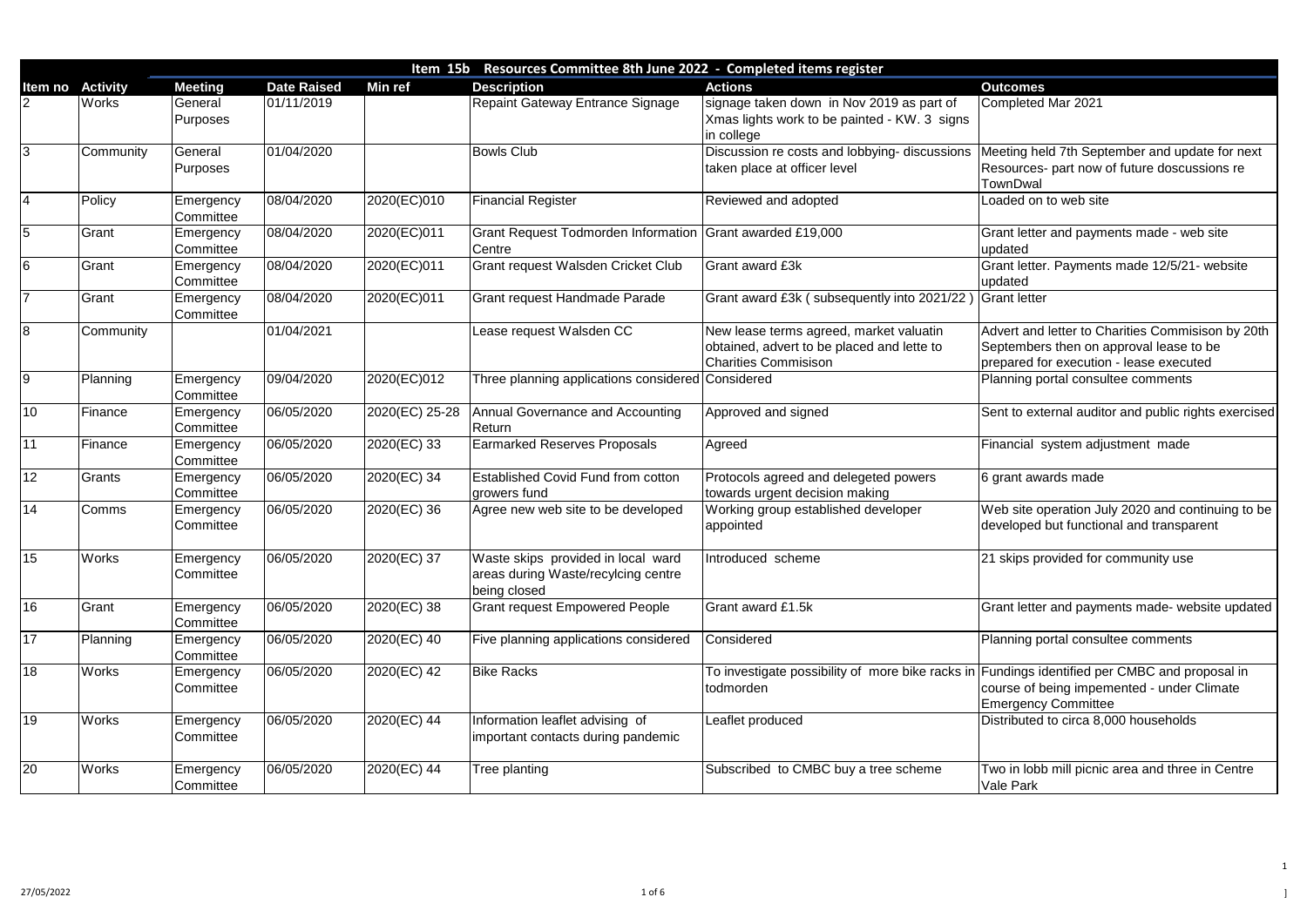Grant letter and payments made - web site updated

...<br>Grant letter and payments made - web site updated

Planning portal consultee comments

Some acheivements within resources

Grant letter and payments made - web site updated

Frant letter and payments made - web site updated

Grant letter and payments made - web site updated

..<br>Grant letter and payments made - web site updated

Grant letter conditional award

**15 Certificates issued** 

Planning portal consultee comments

**Ongoing involvement** 

Vewschmes in Todmorden Cornholme,Portsmouth,Walsden and Eastwood delivered.

ssued to Member and remote working enabled for Members and Officers

Web site uploaded

Planning portal consultee comments

| Resources Committee 8th June 2022 - Completed items register<br>Item 15b |                 |                        |                    |             |                                                                                                                                                                                                                                                                |                                                                                                        |                                     |
|--------------------------------------------------------------------------|-----------------|------------------------|--------------------|-------------|----------------------------------------------------------------------------------------------------------------------------------------------------------------------------------------------------------------------------------------------------------------|--------------------------------------------------------------------------------------------------------|-------------------------------------|
| ltem no                                                                  | <b>Activity</b> | <b>Meeting</b>         | <b>Date Raised</b> | Min ref     | <b>Description</b>                                                                                                                                                                                                                                             | <b>Actions</b>                                                                                         | <b>Outcomes</b>                     |
| 21                                                                       | Policy          | Emergency<br>Committee | 03/06/2020         | 2020(EC)059 | Complaints Policy and Procedure,<br>Freedom of Information, Freedom of<br>Information- Vexatious Requests,<br>Media, Recording of Meetings, Rules<br>for Public meeting (face to face), Rules<br>for Public meeting (remote/virtual)<br>Social Media /Web Site | Policies adopted                                                                                       | Web site u                          |
| 22                                                                       | Policy          | Emergency<br>Committee | 03/06/2020         | 2020(EC)059 | <b>Health and Safety Policy</b>                                                                                                                                                                                                                                | Policy adopted                                                                                         | Web site u                          |
| 23                                                                       | Grant           | Emergency<br>Committee | 03/06/2020         | 2020(EC)062 | <b>Grant Request Community Right Of</b><br>Ways - £1k                                                                                                                                                                                                          | <b>Grant awarded £1k</b>                                                                               | <b>Grant lette</b><br>updated       |
| $\overline{24}$                                                          | Grant           | Emergency<br>Committee | 03/06/2020         | 2020(EC)063 | <b>Grant Request Todmorden Book</b><br>festival - £3k                                                                                                                                                                                                          | <b>Grant awarded £3k</b>                                                                               | <b>Grant lette</b><br>updated       |
| 25                                                                       | Planning        | Emergency<br>Committee | 03/06/2020         | 2020(EC)069 | Eight planning applications considered Considered                                                                                                                                                                                                              |                                                                                                        | Planning p                          |
| 26                                                                       | Community       | Emergency<br>Committee | 03/06/2020         | 2020(EC)71  | Gaddings Dam                                                                                                                                                                                                                                                   | Group formed to take forward issues                                                                    | Some ache                           |
| 28                                                                       | Grant           | Emergency<br>Committee | 01/07/2020         | 2020(EC)87  | Grant request Friends of Centre Vale<br>Park £678.50                                                                                                                                                                                                           | Grant awarded £678.50                                                                                  | <b>Grant lette</b><br>updated       |
| 29                                                                       | Grant           | Emergency<br>Committee | 01/07/2020         | 2020(EC)88  | <b>Grant request Richard Naylor Charity</b><br>£1k                                                                                                                                                                                                             | <b>Grant awarded £1k</b>                                                                               | <b>Grant lette</b><br>updated       |
| 30                                                                       | Grant           | Emergency<br>Committee | 01/07/2020         | 2020(EC)88  | <b>Grant request Heptonstall Exhibitions</b><br>£1k                                                                                                                                                                                                            | Grant awarded £1k                                                                                      | <b>Grant lette</b><br>updated       |
| 31                                                                       | Grant           | Emergency<br>Committee | 01/07/2020         | 2020(EC)89  | Grant Request Handmade Parade £3k - Grant awarded £3k<br>replacement award for previous<br>cancelled                                                                                                                                                           |                                                                                                        | <b>Grant lette</b><br>updated       |
| 32                                                                       | Grant           | Emergency<br>Committee | 01/07/2020         | 2020(EC)89  | <b>Grant Request In the Park Production</b><br>£981 - event not held                                                                                                                                                                                           | Grant awarded £981                                                                                     | <b>Grant lette</b>                  |
| 33                                                                       | Community       | Emergency<br>Committee | 01/07/2020         | 2020(EC)93  | <b>Mayors achievement Certificates</b><br>launched                                                                                                                                                                                                             | Scheme implemented                                                                                     | 15 Certific                         |
| 34                                                                       | Planning        | Emergency<br>Committee | 01/07/2020         | 2020(EC)95  | Seven planning applications<br>considered                                                                                                                                                                                                                      | Considered                                                                                             | Planning p                          |
| 35                                                                       | Community       | Emergency<br>Committee | 01/07/2020         | 2020(EC)99  | <b>Town Deal Board Established</b>                                                                                                                                                                                                                             | Town Council representation agreed                                                                     | Ongoing in                          |
| 36                                                                       | <b>Works</b>    | Emergency<br>Committee | 01/07/2020         | 2020(EC)101 | Festive lights funding opportunity                                                                                                                                                                                                                             | Tender agreed issued and contracted                                                                    | Newschme<br>Cornholme<br>delivered. |
| 37                                                                       | Comms           | Emergency<br>Committee | 01/07/2020         | 2020(EC)102 | Remote working proposals for<br><b>Members</b>                                                                                                                                                                                                                 | Laptops and Printers procured                                                                          | <b>Issued to N</b><br>Members a     |
| 38                                                                       | Policy          | Emergency<br>Committee | 29/07/2020         | 2020(EC)114 | <b>IT Policy</b>                                                                                                                                                                                                                                               | Policy adopted                                                                                         | Web site u                          |
| 39                                                                       | Planning        | Emergency<br>Committee | 29/07/2020         | 2020(EC)119 | twelve planning applications<br>considered                                                                                                                                                                                                                     | Considered                                                                                             | Planning p                          |
| 40                                                                       | <b>Works</b>    | Emergency<br>Committee | 29/07/2020         | 2020(EC)122 | Wheelspark funding opportunity                                                                                                                                                                                                                                 | subsequent tenders, funding agreement, legal   In course-<br>agreements, permits and construction Plan | agreement                           |

n course- all funding and permits ansd agreements secured and contracts issued.

Veb site uploaded

Web site uploaded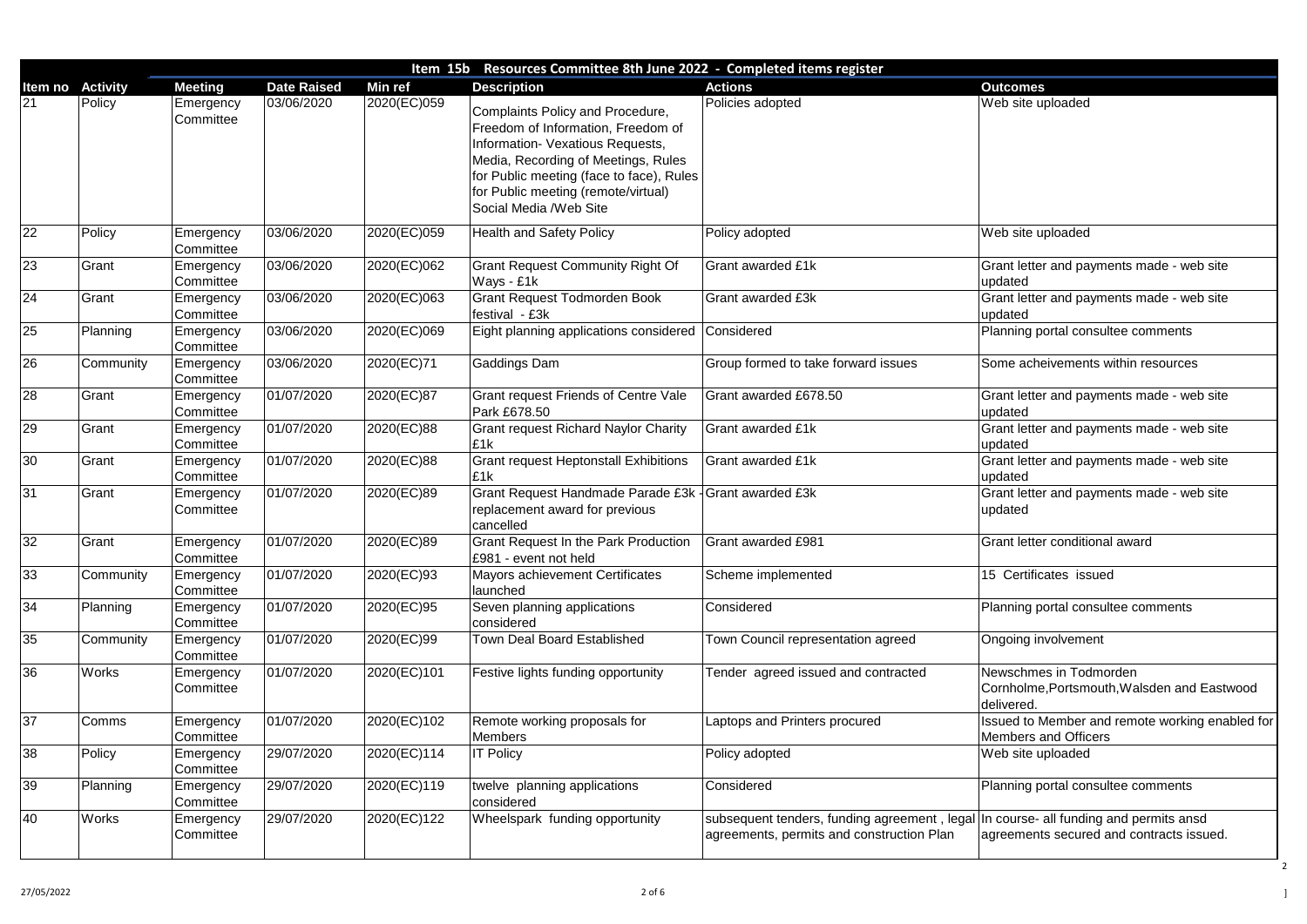Frant letter and payments made - web site updated

Grant letter and payments made - web site updated

RICs valuer instructed to determine value before ease preparation- response received

Reflected in Asset register

Provisional commitment issued

**2** Completed Mar 2021 n policy suite of documents

**Brant letter and payments made - web site** updated

| Resources Committee 8th June 2022 - Completed items register<br>Item 15b |                 |                        |                    |                |                                                                                |                                                                                                                                                                                                                                                                                                                                                                                                    |                                                                     |
|--------------------------------------------------------------------------|-----------------|------------------------|--------------------|----------------|--------------------------------------------------------------------------------|----------------------------------------------------------------------------------------------------------------------------------------------------------------------------------------------------------------------------------------------------------------------------------------------------------------------------------------------------------------------------------------------------|---------------------------------------------------------------------|
| Item no                                                                  | <b>Activity</b> | <b>Meeting</b>         | <b>Date Raised</b> | <b>Min ref</b> | <b>Description</b>                                                             | <b>Actions</b>                                                                                                                                                                                                                                                                                                                                                                                     | <b>Outcomes</b>                                                     |
| 41                                                                       | <b>Works</b>    | Emergency<br>Committee | 29/07/2020         | 2020(EC)123    | Funding agreed re Gaddings signage                                             | signage info agreed                                                                                                                                                                                                                                                                                                                                                                                | Installed                                                           |
| $\overline{42}$                                                          | Community       | <b>Resources</b>       | 09/09/2020         | 2020(RC)010    | Covid return to school concerns<br><b>Education Laptop provison</b>            | Letter to CMB Education                                                                                                                                                                                                                                                                                                                                                                            | Sent                                                                |
| $\frac{43}{44}$<br>$\frac{44}{45}$                                       | <b>Works</b>    | <b>Resources</b>       | 09/09/2020         | 2020(RC)018    | Festive lights tenders                                                         | Approved and signed                                                                                                                                                                                                                                                                                                                                                                                | Contracted and deli                                                 |
|                                                                          | <b>Works</b>    | Resources              | 01/11/2020         |                | <b>Childrens Competition</b>                                                   | Displays selected and ordered                                                                                                                                                                                                                                                                                                                                                                      | Schools presentatio                                                 |
|                                                                          | Works           | Resources              | 01/11/2020         |                | Childrens displays judging                                                     | Mock up to be judged                                                                                                                                                                                                                                                                                                                                                                               | Members to judge v                                                  |
| 46                                                                       | <b>Works</b>    | <b>Resources</b>       | 01/11/2020         |                | Install on Market Hall                                                         | To agree install method and date with Market                                                                                                                                                                                                                                                                                                                                                       | Site visit carried to y<br>for fittings before or<br>made.Installed |
| 47                                                                       | <b>Works</b>    | <b>Resources</b>       | 01/11/2020         |                | Additional fitigns cornholme                                                   | Agre, coationand istall                                                                                                                                                                                                                                                                                                                                                                            | Completed Mar 202                                                   |
| 48                                                                       | Policy          | <b>Full Council</b>    | 14/10/2020         | 2020(TC)21     | <b>Staff Appraisal Policy</b>                                                  | Policy adopted                                                                                                                                                                                                                                                                                                                                                                                     | In policy suite of do                                               |
| 49                                                                       | Grant           | Resources              | 04/11/2020         | 2020(RC)028    | <b>Grant application Tod Walkers £2,672</b>                                    | Grant awarded £2,672                                                                                                                                                                                                                                                                                                                                                                               | Grant letter and pay<br>updated                                     |
| 50                                                                       | Grant           | <b>Resources</b>       | 04/11/2020         | 2020(RC)029    | <b>Grant Application Pet shop immortal</b><br>£500                             | Grant awarded £500                                                                                                                                                                                                                                                                                                                                                                                 | Grant letter and pay<br>updated                                     |
| $\overline{51}$                                                          | Community       | Resources              | 04/11/2020         | 2020(RC)031    | Request to grant new 25 year lease                                             | Charity act requirements researched                                                                                                                                                                                                                                                                                                                                                                | <b>RICs valuer instruct</b><br>lease preparation- r                 |
| 52                                                                       | Community       | <b>Full Council</b>    | 18/11/2020         | 2020(TC)33     | Investment in Calder Valley Community Investment made<br><b>Land Trust £3k</b> |                                                                                                                                                                                                                                                                                                                                                                                                    | Reflected in Asset r                                                |
|                                                                          | <b>Works</b>    | Resources              | 14/12/2020         | 2020(RC)062    | Wheelspark contractor selected                                                 | Approved                                                                                                                                                                                                                                                                                                                                                                                           | <b>Provisional commitr</b>                                          |
| $\frac{53}{54}$ $\frac{54}{55}$                                          | Community       | <b>Full Council</b>    | 17/02/2021         | 2020(TC)67     | <b>Calder Valley Rail Partnership</b>                                          | Membership agreed                                                                                                                                                                                                                                                                                                                                                                                  | Partnership advised                                                 |
|                                                                          |                 | <b>Full Council</b>    | 17/02/2021         | 2020(TC)65     | <b>Climate and Ecological Emergency</b><br>(CEE) Bill                          | That Todmorden Town Council support the<br>Climate and Ecological Emergency Bill (ii)<br>Informs the local media of this decision; (iii)<br>Writes to local MPs, asking them to support<br>the Bill; and (iv) Writes to the CEE Bill<br>Alliance, the organisers of the campaign for<br>the Bill, expressing its support and furthermore<br>refers to this within the emerging Moorlands<br>Policy | Actioned                                                            |
| 56                                                                       | Grants          | <b>Resources</b>       | 24/02/2021         | 2020(RC)070    | <b>Grant Application CROWs £1k</b>                                             | Grant awarded £1k                                                                                                                                                                                                                                                                                                                                                                                  | Grant letter and pay<br>updated                                     |
| 60                                                                       | Community       | Resources              | 24/02/2021         | 2020(RC)085    | Patmos Garden War Memorial and<br>adjoining areas refurbushment                | TC to work up scheme/policies- surveyor<br>instructed to produce plans and specification                                                                                                                                                                                                                                                                                                           | Scheme worked up<br>nov 2021                                        |
|                                                                          | Community       | <b>Resources</b>       | 24/02/2021         | 2020(RC)085    | Lobb Mill - refurbishment/renewal                                              | Site visit TC to work up scheme/policies                                                                                                                                                                                                                                                                                                                                                           | Site visit completred                                               |
| $\frac{61}{63}$                                                          | Community       | <b>Resources</b>       | 24/02/2021         | 2020(RC)084    | Walsden Cricket Club letter of support                                         | Letter to Lanc Cricket                                                                                                                                                                                                                                                                                                                                                                             | Actioned including s                                                |
| 64                                                                       | Works           | <b>Full Council</b>    | 17/03/2021         |                | commenced                                                                      | Wheelspark Contracts placed and work On site progress to be regularly checked and<br>variations etc agreed                                                                                                                                                                                                                                                                                         | <b>Wheelspark project</b>                                           |
| 66                                                                       | Finance         | <b>Full Council</b>    | 17/03/2021         | 2020(TC)79     | <b>Treasury and Reserves Policy</b>                                            | Adopted                                                                                                                                                                                                                                                                                                                                                                                            | Loaded up to web s                                                  |
| $\overline{67}$                                                          | Grants          | <b>Full Council</b>    | 17/03/2021         | 2020(TC)81     | <b>Grant Application Todmorden in Bloom</b><br>£4,655                          | Grant awarded £4,655                                                                                                                                                                                                                                                                                                                                                                               | Grant letter and pay<br>updated                                     |

oaded up to web site Grant letter and payments made - web site updated

Scheme worked up and approved Resources 3rd nov 2021

**Site visit completred** Actioned including subsequent emails

Wheelspark project construction completed

Contracted and delivered

3chools presentations completed

Members to judge when LITE return mock ups

Site visit carried to work out practical installation or fittings before ordering displays to be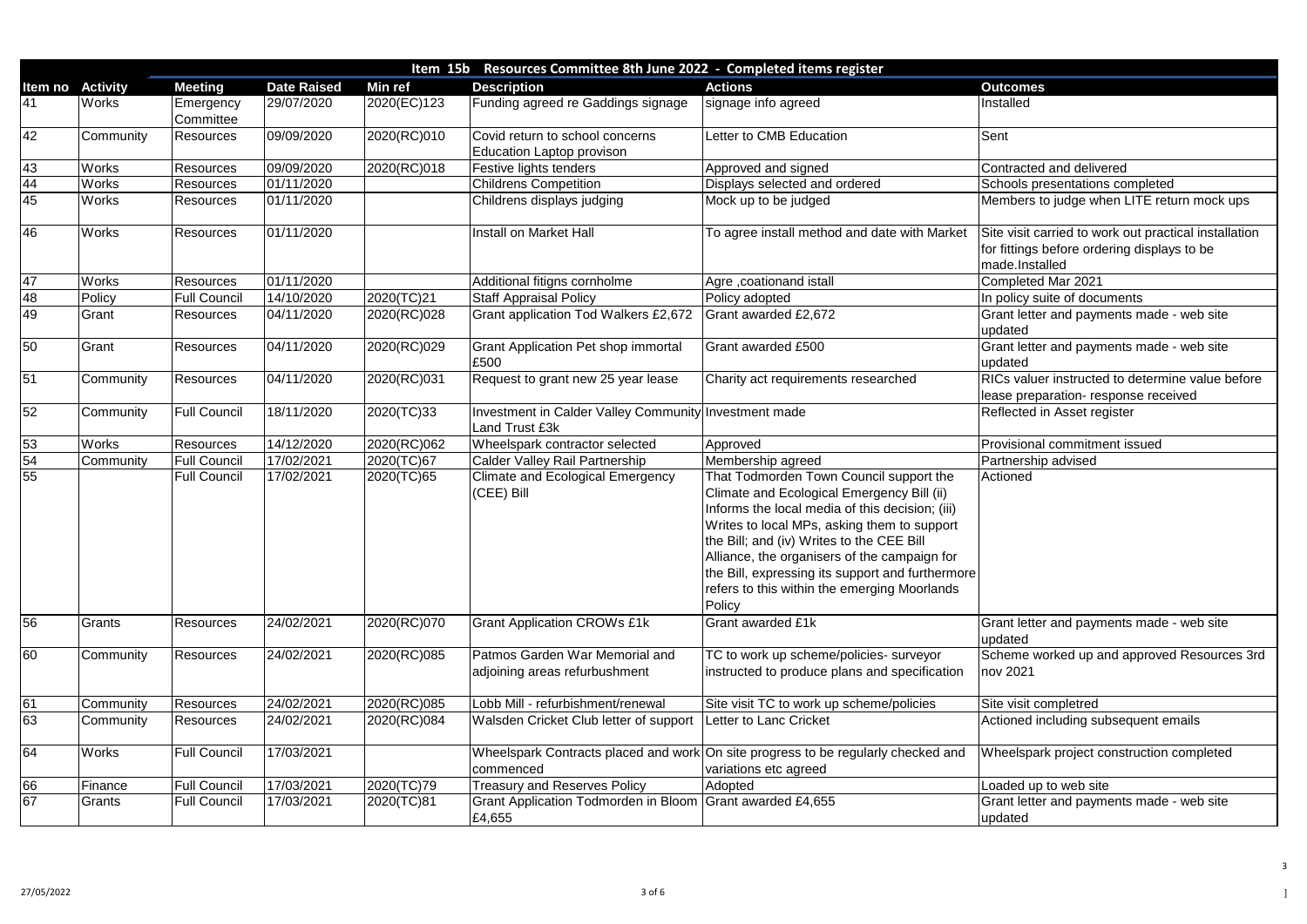Grant letter - payments to be made in 2021/22 web site to be updated

Grant letter - payments to be made in 2021/22 web site to be updated oaded on to web site

Raised with police and licencing. Hearing pending. Enquiry re change of use/planning permission equired?

Advert placed and interview set

Decision of inspector awaited. 1st June Inspector does not require any more imformation.

Letter sent but waiting on towneley estate agent to eturn to us.

 $20a$  and  $\overline{a}$  on to web site Completed closing report ot CMBC

oaded on to web site etter sent, payment made 25th May ,web site updated. etter sent, payment made 25th May ,web site

|                 | Item 15b Resources Committee 8th June 2022 - Completed items register |                     |                    |                             |                                                                                            |                                                                                                                                                                                                                   |                                                   |  |
|-----------------|-----------------------------------------------------------------------|---------------------|--------------------|-----------------------------|--------------------------------------------------------------------------------------------|-------------------------------------------------------------------------------------------------------------------------------------------------------------------------------------------------------------------|---------------------------------------------------|--|
| Item no         | <b>Activity</b>                                                       | <b>Meeting</b>      | <b>Date Raised</b> | <b>Min ref</b>              | <b>Description</b>                                                                         | <b>Actions</b>                                                                                                                                                                                                    | <b>Outcomes</b>                                   |  |
| 168             | Grants                                                                | <b>Full Council</b> | 17/03/2021         | 2020(TC)81                  | 2021/22 Grant Application Todmorden<br>Information Centre £23,535.93                       | Grant awarded £23,535.93                                                                                                                                                                                          | Grant letter - payments<br>web site to be updated |  |
| 69              | Grants                                                                | <b>Full Council</b> | 17/03/2021         | 2020(TC)81                  | 2021/22 Grant Application PCSO's<br>£35,808                                                | Grant awarded £25,808                                                                                                                                                                                             | Grant letter - payments<br>web site to be updated |  |
| 70              | Finance                                                               | <b>Full Council</b> | 17/03/2021         | 2020(TC)82                  | <b>Asset Register</b>                                                                      | Adopted                                                                                                                                                                                                           | Loaded on to web site                             |  |
| $\overline{71}$ | Finance                                                               | <b>Full Council</b> | 17/03/2021         | 2020(TC)83                  | Corporate and Financial Risk Register                                                      | Adopted                                                                                                                                                                                                           | Loaded on to web site                             |  |
| 72              | Finance                                                               | <b>Full Council</b> | 17/03/2021         | 2020(TC)84                  | <b>Internal Controls</b>                                                                   | Adopted                                                                                                                                                                                                           | Loaded on to web site                             |  |
| $\overline{73}$ | Finance                                                               | <b>Full Council</b> | 17/03/2021         | 2020(TC)85                  | <b>Financial Regulations</b>                                                               | Adopted                                                                                                                                                                                                           | Loaded on to web site                             |  |
| $\overline{74}$ | Policy                                                                | <b>Full Council</b> | 17/03/2021         | 2020(TC)86                  | <b>Standing Orders</b>                                                                     | Adopted                                                                                                                                                                                                           | Loaded on to web site                             |  |
| 75              | Policy                                                                | <b>Full Council</b> | 17/03/2021         | 2020(TC)87                  | <b>Publication Scheme</b>                                                                  | Adopted                                                                                                                                                                                                           | Loaded on to web site                             |  |
| 76              | Policy                                                                | <b>Full Council</b> | 17/03/2021         | 2020(TC)88                  | <b>Equal Opportunities</b>                                                                 | Adopted                                                                                                                                                                                                           | Loaded on to web site                             |  |
| 77              | Community                                                             |                     | 21/04/2021         | Cllr M Carrigan             | Waggon and Horses- licencing                                                               | Late night licence application, semi permanet<br>structures in car park oppsoit, disturbance to                                                                                                                   | Raised with police and<br>Enquiry re change of u  |  |
|                 |                                                                       |                     |                    |                             |                                                                                            | nearby residents, asb                                                                                                                                                                                             | required?                                         |  |
| 78              | Policy                                                                | <b>Full Council</b> | 27/04/2021         | 2020(TC)108                 | Councillors Code of Conduct                                                                | Agreed                                                                                                                                                                                                            | Loaded on to web site                             |  |
| 79              | Policy                                                                | <b>Full Council</b> | 27/04/2021         | 2020(TC)109                 | Committee Terms of Reference and<br>Scheme of Delegation                                   | Adopted                                                                                                                                                                                                           | Loaded on to web site                             |  |
| 82              | Community                                                             | <b>Full Council</b> | 27/04/2021         | 2020(TC)111                 | Lottery Bid re Climate related                                                             | <b>Bid submitted</b>                                                                                                                                                                                              | Not succesful in Bid                              |  |
| 83              | Staffing                                                              | <b>Full Council</b> | 27/04/2021         | 2020(TC)112                 | CEC staffing need to deliver action<br>plan                                                | TC to review all staffing need                                                                                                                                                                                    | Advert placed and inte                            |  |
| 84              | Community                                                             | <b>Full Council</b> | 27/04/2021         | 2020(TC)114                 | Resolve remote meetings /return to<br>public meetings                                      | Agreed use of Town Hall for first 6 meetings -<br>Covid protocols                                                                                                                                                 | In course                                         |  |
| 85              | Community                                                             | <b>Full Council</b> | 27/04/2021         | $\sqrt{2020}$ (TC)115       | <b>Mayor Making</b>                                                                        | Planning underway for event to be held 16th<br>October                                                                                                                                                            | Event delivered                                   |  |
| 86              | Community                                                             | <b>Full Council</b> | 27/04/2021         | 2020(TC)115                 | <b>Citizenship Awards</b>                                                                  | Planning underway for event to be held 16th<br>October                                                                                                                                                            | Completed                                         |  |
| 87              | Community                                                             | <b>Full Council</b> | 27/04/2021         | 2020(TC)117                 | Denis Field - local plan development<br>designation                                        | Letter written to object to proposals                                                                                                                                                                             | Decision of inspector a<br>does not require any m |  |
| 88              | Community                                                             |                     | 01/05/2021         | Cllr K White/A<br>Greenwood | Cockcroft/Wilkinson housing issues                                                         | Meeting to be arranged to discuss numerous<br>issues on behalf of tenants                                                                                                                                         | Meeting arranged for 1<br>and group woished to    |  |
| 89              | Community                                                             |                     | 10/05/2021         | <b>Cllr K White</b>         | 970/972 Burnley Rd Portsmouth right<br>of way, eyesore use of land for mobile<br>homes use | letter to Townley estate as freeholder.<br>Demolished building, put on site mobile homes return to us.<br>permissions being checked with CMBC re<br>planning, use, building control - no resident<br>consultation | Letter sent but waiting                           |  |
| $ 90\rangle$    | Finance                                                               | <b>Resources</b>    | 19/05/2021         | 2021(RC)008                 | <b>Payment schedule</b>                                                                    | Signed and prepare for web site                                                                                                                                                                                   | Loaded on to web site                             |  |
| $ 90\rangle$    | Funding                                                               | Resources           | 12/05/2021         |                             | Fortnightly reporting to CMBC of<br>progress                                               | Update reoprt of progress and payment made<br>against agreed schedule and valuation<br>certificates                                                                                                               | Completed closing rep                             |  |
| 91              | Grants                                                                | <b>Resources</b>    | 19/05/2021         | 2021(RC)009                 | Feedback forms                                                                             | Noted and to be uploaded                                                                                                                                                                                          | Loaded on to web site                             |  |
| 92              | Grants                                                                | Resources           | 19/05/2021         | 2021(RC)011                 | <b>Grant to Hepstonstall &amp; R Naylor</b><br><b>Charities</b>                            | Grant letter and payment to be made                                                                                                                                                                               | letter sent, payment m<br>updated.                |  |
| 93              | Grants                                                                | <b>Resources</b>    | 19/05/2021         | 2021(RC)010                 | <b>Grant to Scouts</b>                                                                     | Grant letter and payment to be made                                                                                                                                                                               | letter sent, payment m<br>updated.                |  |

Meeting arranged for 10th June 2021. but delayed and group woished to delay

updated.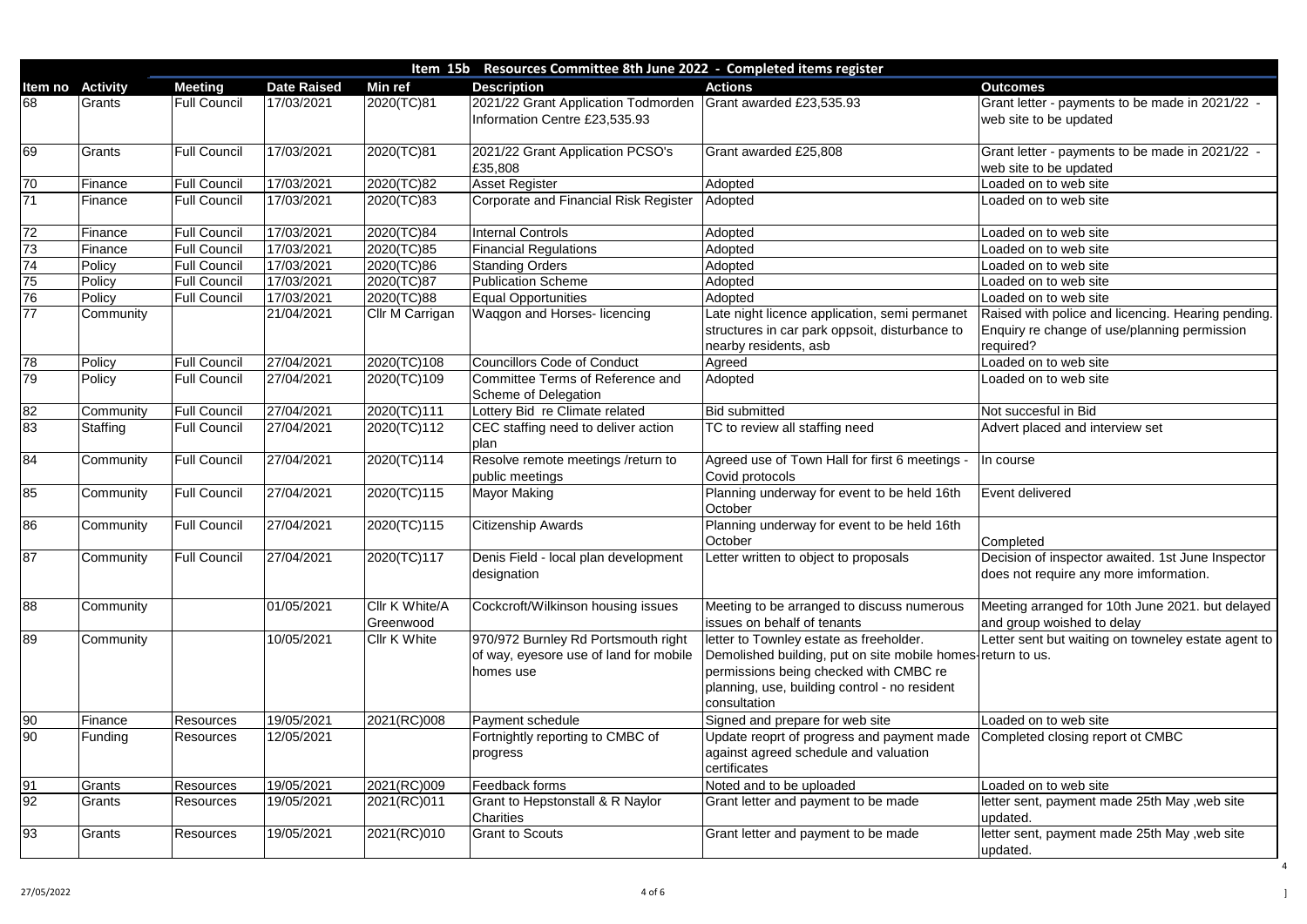|                 | Resources Committee 8th June 2022 - Completed items register<br>Item 15b |                                            |                          |                |                                                                           |                                                                                          |                                                                  |  |
|-----------------|--------------------------------------------------------------------------|--------------------------------------------|--------------------------|----------------|---------------------------------------------------------------------------|------------------------------------------------------------------------------------------|------------------------------------------------------------------|--|
| Item no         | <b>Activity</b>                                                          | <b>Meeting</b>                             | <b>Date Raised</b>       | <b>Min ref</b> | <b>Description</b>                                                        | <b>Actions</b>                                                                           | <b>Outcomes</b>                                                  |  |
| 94              | Grants                                                                   | <b>Resources</b>                           | 19/05/2021               | 2021(RC)012    | <b>Grant to Todmorden Makery</b>                                          | Grant letter and payment to be made                                                      | letter sent, payment made 25th May, web site<br>updated.         |  |
| $\frac{95}{96}$ | Grants                                                                   | Resources                                  | 19/05/2021               | 2021(RC)013    | <b>Grant to Handmade Parade</b>                                           | Report to Full Council for award of £4k                                                  | report to be submitted to FC                                     |  |
|                 | Finance                                                                  | Resources                                  | 19/05/2021               | 2021(RC)018    | letter to HMRc re tax charge 2013/14                                      | letter to be sent                                                                        | letter sent, payment made 25th May , web site<br>updated.        |  |
| 97              | <b>Finance</b>                                                           | Resources                                  | 04/11/2020               | 2020(RC)30     | Seek update valuation re regaila                                          | Reference CMBC, BBC, PBC for who they use Agreed price for valuer to attend - date being | finalised.and agreemt with CMBC re access to<br><b>Town Hall</b> |  |
| 98              | Grants                                                                   | Resources                                  | 09/06/2021               | 2021(RC)026    | <b>Grant to Tod Book Festival</b>                                         | Grant letter and payment to be made                                                      | letter sent, payment made 10th June, web site<br>updated.        |  |
| 99              | Finance                                                                  | Resources                                  | 28/07/2021               | 2021(RC)042    | <b>Grant Award Tod Bowling Club</b>                                       | <b>Award Letter sent</b>                                                                 | Completed                                                        |  |
| 100             | Community                                                                | <b>Respources</b>                          | $28 -$ Jul               | 2021(RC)043    | To hold Wheelspark opening event                                          | TEN/Linencing, event plan, invites, activites                                            | Successful event delivered                                       |  |
|                 |                                                                          |                                            |                          |                |                                                                           | Email to CMBC to seek their agreement to do                                              |                                                                  |  |
| 103<br>104      | Community<br>Community                                                   | <b>Resources</b><br><b>Resources</b>       | $ 01-Sep $<br>01/09/2021 |                | Light Town Hall -purple for polio<br>Festive lights switch on             | <b>SO</b><br>Date to be agreed with CMBC and event to be Event delivered<br>planned      | Completed                                                        |  |
| 105             | Community                                                                | Climate                                    | 09/02/2021               |                | Climate workshop/speakers 1st Nov<br>event                                | Invites etc event to be organised                                                        | Completed                                                        |  |
| 105             | Grants                                                                   | <b>Resources</b>                           | 08/09/2021               | 2021(RC)062    | Tod Rotary - 2 wheels feedback                                            | Obtain financial and then submit feedback to<br>committee                                | Completed                                                        |  |
| 106             | Grants                                                                   | Resources                                  | 08/09/2021               | 2021(RC)063    | Plumb Learning grant decline                                              | Send decline letter                                                                      | Completed                                                        |  |
| 107             | Community                                                                | Resources                                  | 08/09/2021               | 2021(RC)065    | Budget for wheelspark coaching                                            | Set up budget                                                                            | Completed                                                        |  |
| 109             | Community                                                                | <b>Resources</b>                           | 08/09/2021               | 2021(RC)065    | Budget for wheelspark graffiti                                            | Set up budget                                                                            | Completed                                                        |  |
| 111             | Community                                                                | Resources                                  | 08/09/2021               | 2021(RC)064    | Investigate Wheelspark drainage<br>modifications                          | to identify options with local metalworkers                                              | complete                                                         |  |
| 112             | Community                                                                | <b>Resources</b>                           | 08/09/2021               | 2021(RC)066    | Patmos gardens Refurbishment works   Identify options and prepare tender  |                                                                                          | Completed                                                        |  |
| 115             | Community                                                                | <b>Resources</b>                           | 08/09/2021               | 2021(RC)071    | <b>CROWS</b> revenue budget                                               | Set up in2022/23 budget £1500 and confirm to<br><b>CROWS</b>                             | In course - informal; email to CROWS to advise)                  |  |
| 116             | Finance                                                                  | <b>Resources</b>                           | 08/09/2021               | 2021(RC)073    | <b>Budget 2022/23</b>                                                     | prepare first draft                                                                      | Completed                                                        |  |
| 117             | <b>Climate</b>                                                           | <b>Full Council</b>                        | 22/09/2021               | 2021(FC)054    | Prepare climate pledge                                                    | <b>Briefed to Climate Officer</b>                                                        | Completed                                                        |  |
| 118             | <b>Climate</b>                                                           | <b>Full Council</b>                        | 22/09/2021               | 2021(FC)055    | Natural flood mgt event                                                   | <b>Briefed to Climate Officer</b>                                                        | Completed                                                        |  |
| 120             | Community                                                                | <b>Full Council</b>                        | 22/09/2021               | 2021(FC)057    | Stainglass windows - merchandise                                          | Meet with Mayor to progress                                                              | <b>CMBC</b> refuse use                                           |  |
| 121<br>122      | Finance<br><b>Climate</b>                                                | <b>Full Council</b><br><b>Full Council</b> | 22/09/2021<br>22/09/2021 | 2021(FC)058    | Mayors trading account budget                                             | Set up on alpha<br>Confirm in writing resolution                                         | Completed                                                        |  |
|                 |                                                                          |                                            |                          | 2021(FC)062    | Local delivery initiative<br><b>Grant award £1,532 Calder Community</b>   |                                                                                          | Completed                                                        |  |
| 124             | Grants                                                                   | <b>Resources</b>                           | 03/11/2021               | 2021(RC)081    | Cares                                                                     | Award letter, bank payt, databse update                                                  | Completed                                                        |  |
| 125             | Grants                                                                   | <b>Resources</b>                           | 03/11/2021               | 2021(RC)082    | Grant decline £1, 355 Walsden st<br><b>Peters</b>                         | Decline of award letter                                                                  | Completed                                                        |  |
| 126             | Grants                                                                   | Resources                                  | 03/11/2021               | 2021(RC)083    | <b>Grant award to Full council - Disability</b><br>Calderdale             | <b>Report to Full Council</b>                                                            | Completed                                                        |  |
| 127             | Property                                                                 | <b>Resources</b>                           | 03/11/2021               | 2021(RC)088    | Patmos Gardens Tender document to<br>be prepared with Chair of Resources. | <b>Report to Full Council</b>                                                            | Completed                                                        |  |
| $128$           | Community                                                                | <b>Resources</b>                           | 03/11/2021               | 2021(RC)089    | Liaison with CMBC re charging for<br>2022/23                              | <b>Chase CMBC Update Resources</b>                                                       | Completed                                                        |  |